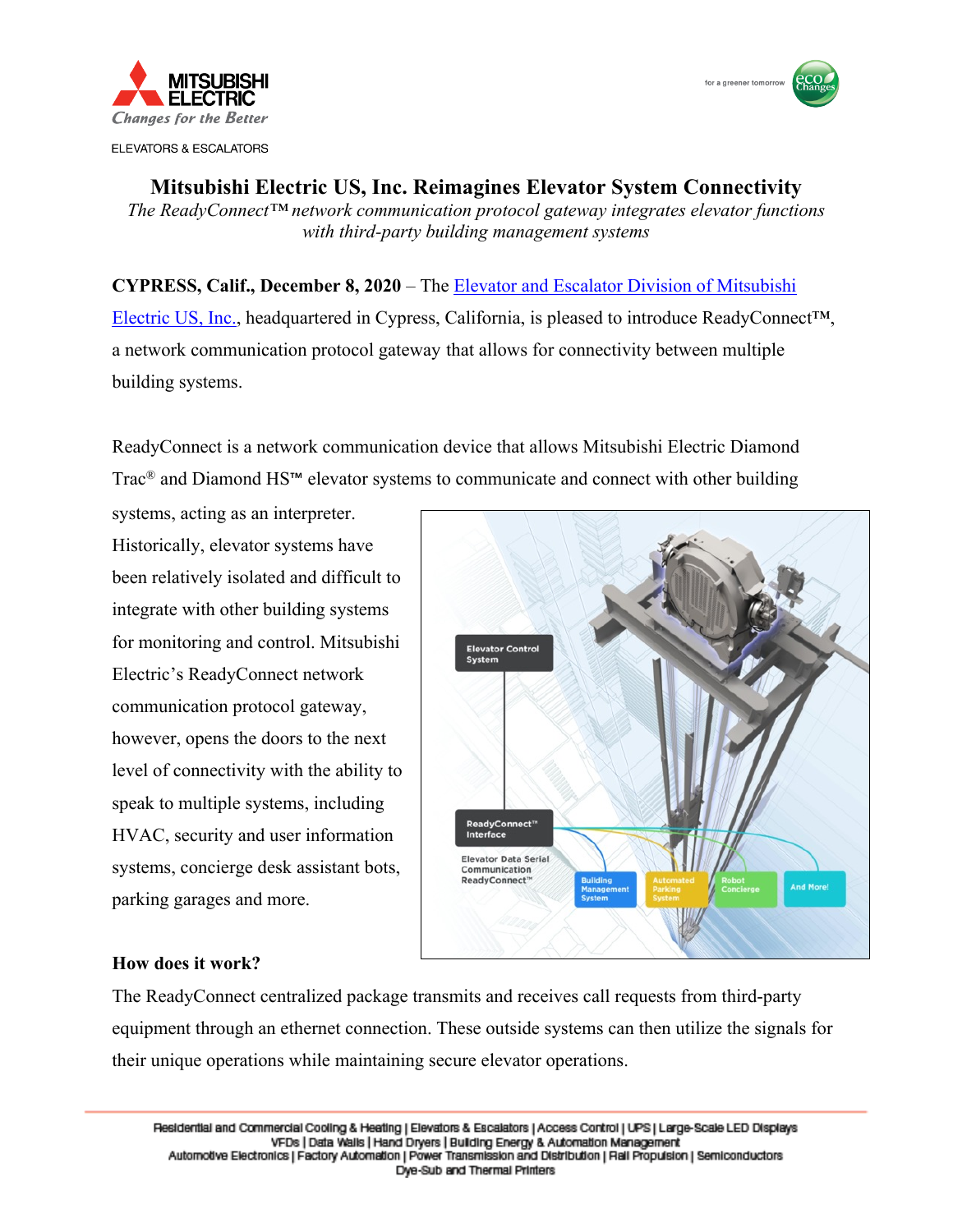The ReadyConnect platform allows connections from parallel to serial through a single network communication. This single system is made up of two foundational interface systems. The first system is a gateway used for security and operations that require rapid confirmation such as access confirmation/control, car assignment or car arrival indication. The second system is most often used with building management systems for floor lockout, and elevator status monitoring, etc.

"We're excited to unveil this new building integration solution envisioned by the engineers at Mitsubishi Electric," said Erik Zommers, senior vice president and general manager, Mitsubishi Electric US, Inc., Elevator and Escalator Division. "While connection and communication with third-party systems are possible without the ReadyConnect network communication protocol gateway, our new package improves ease of use, streamlines connectivity and reduces the complexity and cost of integration. With the ReadyConnect network communication protocol gateway, facility managers have extensive new possibilities for elevator system integration and monitor and control capabilities."

ReadyConnect gateway integration possibilities depend on the other building system capabilities and customer requirements. If a specific function is not part of the offering, the Mitsubishi Electric team will work with customers to develop a custom solution that meets their need.

For more information about the ReadyConnect™ network communication protocol gateway from Mitsubishi Electric, visit [www.MitsubishiElevator.com](https://www.mitsubishielevator.com).

# # #

## **About Mitsubishi Electric US, Inc. Elevator and Escalator Division**

Headquartered in Cypress, California, Mitsubishi Electric US, Inc. Elevator and Escalator Division sells, installs, modernizes and services elevators and escalators. The division is recognized as an industry leader in product quality, reliability, and preventive maintenance programs. "Quality in motion" is inherent in the division's best in class products and people. Quality is at the division's core. The products differentiate themselves through the smooth ride, leading edge technology and unmatched reliability. The commitment continues over the life of the product through the division's intensive service program that maximizes uptime of vertical transportation. Additional information is available at [www.MitsubishiElevator.com](https://www.mitsubishielevator.com) or 714-220-4700.

In addition to elevators and escalators, [Mitsubishi Electric US group companies'](https://us.mitsubishielectric.com/en/) principal businesses include cooling and heating products, semiconductor devices, automotive electrical components, factory automation products and services, electric utility products and large-scale video displays for stadiums and arenas. Mitsubishi Electric US group companies have 38 locations throughout North America with approximately 4,000 employees.